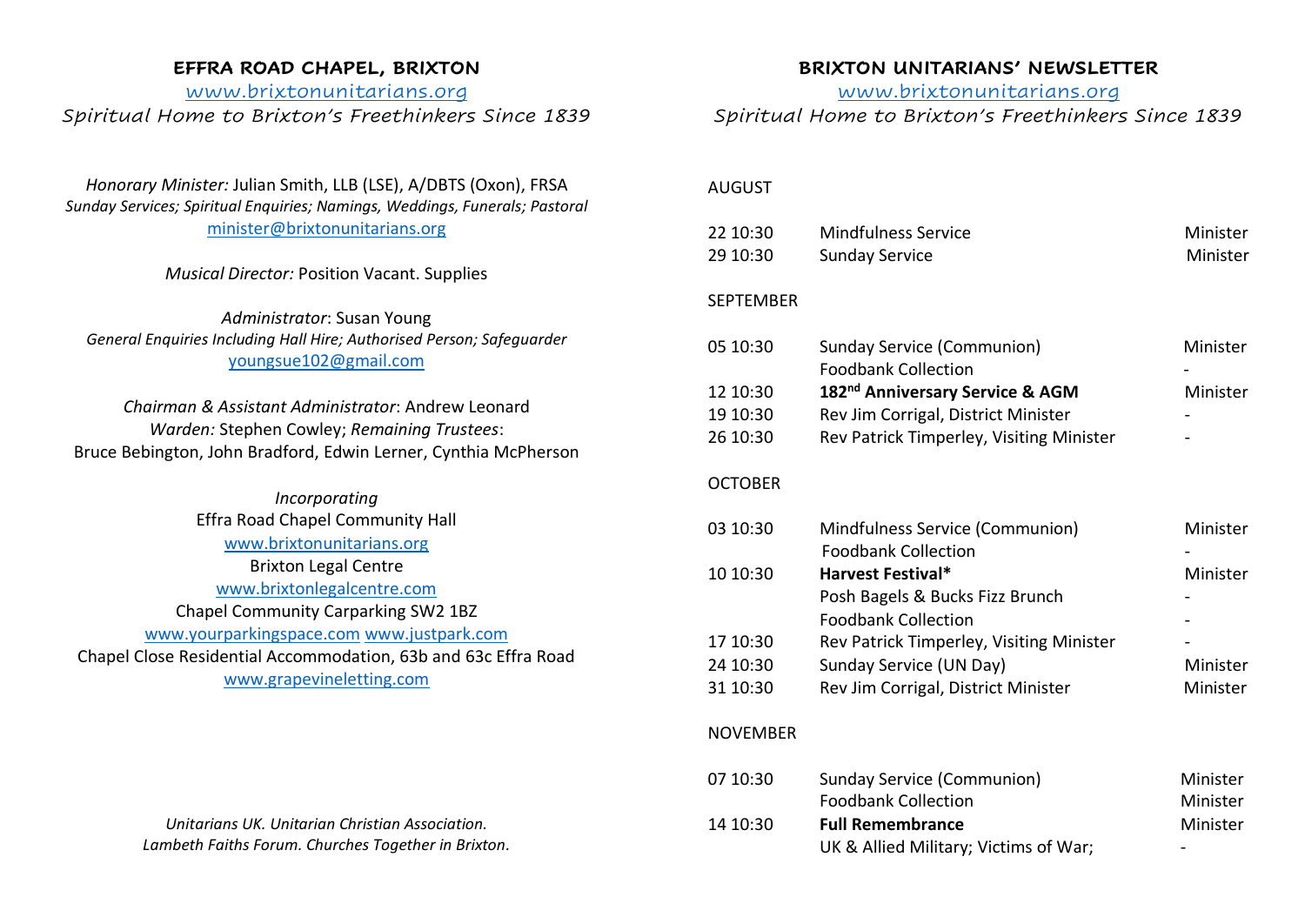|          | Covid-19 Victims; Loved Ones                      |          |
|----------|---------------------------------------------------|----------|
| 21 10:30 | <b>Rev Patrick Timperley</b>                      |          |
| 28 10:30 | <b>Advent Sunday</b>                              | Minister |
|          | <b>Preparing for Christmas</b>                    |          |
|          | <b>Mindfulness Service</b>                        |          |
|          | Congregational Pre Christmas Brockwell Park       |          |
|          | Walk                                              |          |
|          | & Lunch at The Effra Social                       |          |
|          | Bargain @ £20pp & Free for Those on IS            |          |
|          | Book via Minister, Wrap-up & Bring Your Brolly! - |          |

#### **DECEMBER**

| 05 10:30 | Sunday Service (Communion) | Minister |
|----------|----------------------------|----------|
|          | <b>Foodbank Collection</b> | Minister |
| 12 10:30 | <b>Carols Service *</b>    | Minister |
|          | <b>Festive Brunch</b>      | Minister |
| 19 10:30 | Goodbye 2021 Service       | Minister |
| 26 10:30 | No Service                 |          |

\* Skip breakfast or have a light one, the better to enjoy your brunch

### JANUARY 2022 SO FAR

**- All and All and All and All and All and All and All and All and All and All and All and All and All and All** 

| 02 10:30 | No Service                     | Minister                 |
|----------|--------------------------------|--------------------------|
| 08 10:30 | Hello 2022 Service (Communion) | $\overline{\phantom{0}}$ |
|          | <b>Foodbank Collection</b>     | -                        |

#### FOODBANK NECESSITIES

\* Instant noodles, pot noodles, microwave rice; \* small bags of rice (500g/1kg); \* biscuits; \* tinned veggie & vegan meals (eg veg curry, veg chili, macaroni cheese); \* tinned meat, except pork (eg chicken and corned beef); \* long life sponge and other puddings; \* UHT whole and

semi-skimmed milk; \* rice pudding; \* custard; \* instant coffee; \* tinned fruit; cooking oil (500ml/1L); \* toothbrushes; \* deodorant; \* toilet rolls; \* washing-up liquid; \* soap bars & liquid soap; \* shampoo; \* shower gel; \* laundry pods; \* baby soap, bath and shampoo; \* cat & dog food; \* cleaning products.

#### MINISTER'S LETTER

*Nine drops of water bead the jessamine, And nine-and-ninety smear the stones and tiles: - 'Twas not so in that August full-rayed, fine When we lived* out-of-doors, sang songs, strode miles (From *Wet August*, Thomas Hardy)

It seems rather shallow for me to complain about what a dreadful Summer we've had weather-wise. I haven't had several large flat roofs to oversee the urgent repair of before valuable hardwood floors were damaged beyond repair. Our Richard did that for us. How my heart went out to, and my prayers went up for, him, the young roofers, and that lovely early 60's floor harvested in the Amazon and literally, and rightly, irreplaceable, as day after day work had to cease and the rain came down like we'd never seen before. But I'm thinking of Richard and those young roofers and their families mostly, their journeys abroad still curtailed by Covid-19. They really could do with a break from the rain. I daresay they'll make the most of things and won't have to endure being locked out of dreary boarding houses between breakfast and tea like my parents' generation. I was at Ruskin's Brantwood on Coniston Water in the Lake District in early August with Andrew and Sue and several others, including Mark and Andrea from Leeds whom I'd not seen since conducting Mark's parents (Marie's and Brian's) funerals in Sheffield in late 2020. We discussed that time only briefly. It felt like years ago and long gone. As we drank outside a pub under umbrellas in the wettest Ambleside I'd ever experienced munching on our meat slices from Greggs, Andrea said: 'Living the life, eh?' not altogether sarcastically. I replied 'It'll do' to which even our Southerners replied 'Aye'.